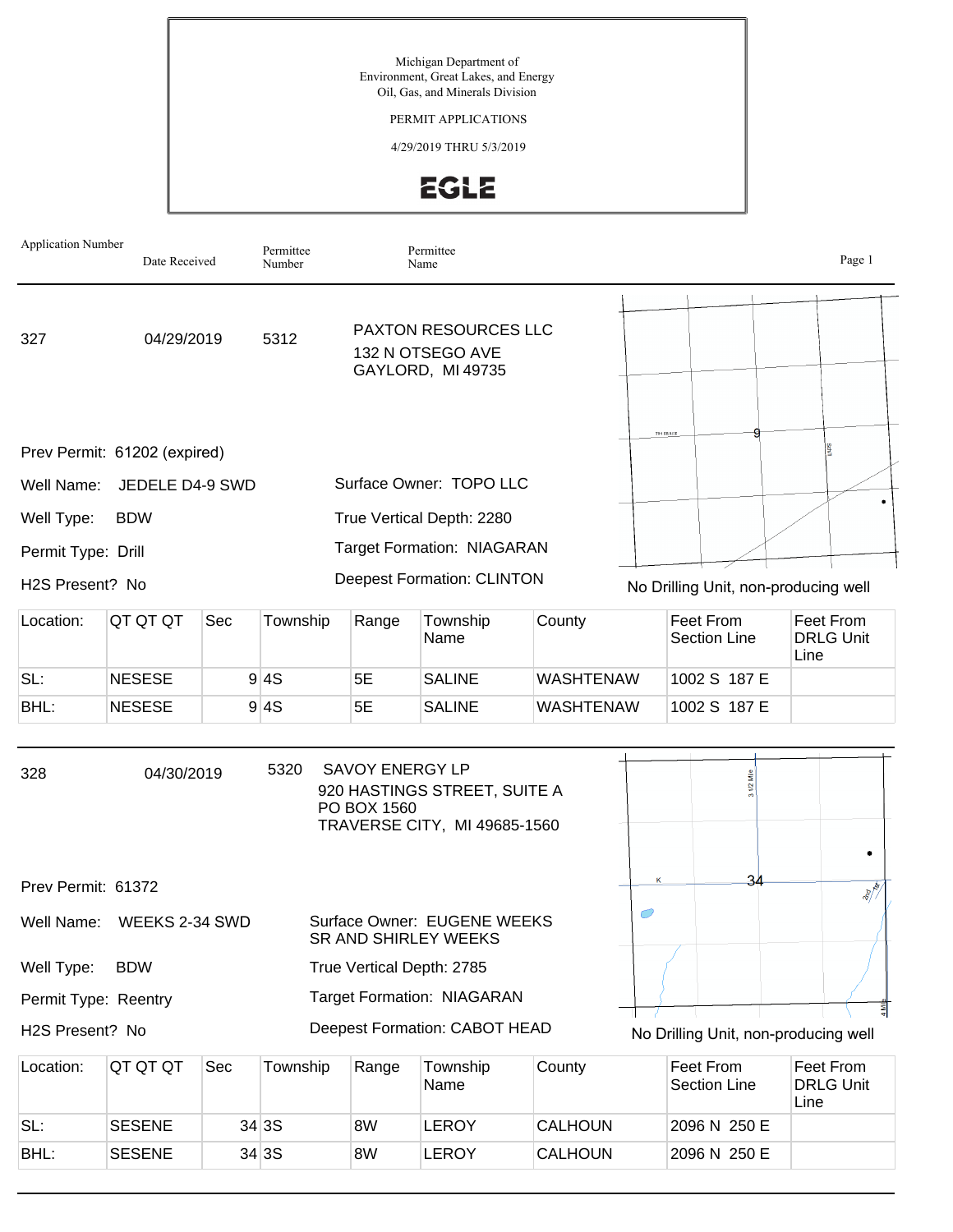## PERMIT APPLICATIONS

### 4/29/2019 THRU 5/3/2019



| <b>Application Number</b> | Date Received                                    |     | Permittee<br>Number       |                                        | Permittee<br>Name                                    |              |               |                                          | Page 2                                   |
|---------------------------|--------------------------------------------------|-----|---------------------------|----------------------------------------|------------------------------------------------------|--------------|---------------|------------------------------------------|------------------------------------------|
| 329                       | 05/01/2019                                       |     | 4429                      | <b>EXPLORATION INC</b><br>PO BOX 56248 | WARD M HAGGARD OIL AND GAS<br>HOUSTON, TX 77256-6248 |              |               |                                          |                                          |
| Well Name:                | Prev Permit: 42424, 61105<br>State Sherman 1-16A |     | Company                   |                                        | Surface Owner: National Gypsum                       |              | 116.          | I장                                       | 15                                       |
| Well Type:                | OIL                                              |     |                           |                                        | True Vertical Depth: 11000                           |              |               | Alabaster Rd                             |                                          |
| Permit Type: Reentry      |                                                  |     |                           |                                        | Target Formation: GLENWOOD                           |              |               | الم                                      |                                          |
| H2S Present? Yes          |                                                  |     |                           |                                        | Deepest Formation: PRAIRIE DU CHIEN                  |              | <b>Sec 15</b> |                                          | 640 Acre Drilling Unit: E/2 Sec 16 & W/2 |
| Location:                 | QT QT QT                                         | Sec | Township                  | Range                                  | Township<br>Name                                     | County       |               | Feet From<br><b>Section Line</b>         | Feet From<br><b>DRLG Unit</b><br>Line    |
| SL:                       | <b>NESWNE</b>                                    |     | $16$  21N                 | 6E                                     | <b>SHERMAN</b>                                       | <b>IOSCO</b> |               | 1633 N 1469 E                            |                                          |
| BHL:                      | <b>NWNWSW</b>                                    |     | 15 21N                    | 6E                                     | <b>SHERMAN</b>                                       | <b>IOSCO</b> |               | 2135 S 69 W                              | 2135 S 2569 E                            |
| 330                       | 05/03/2019                                       |     | 6040                      | PO BOX 1122                            | NUENERGY OPERATING INC<br>GAYLORD, MI 49734          |              |               |                                          | Į                                        |
| Prev Permit: 61283        |                                                  |     |                           |                                        |                                                      |              |               | 11                                       |                                          |
| Well Name:                | ROOT D3-11A                                      |     | Surface Owner:            |                                        |                                                      | 66 W         |               |                                          |                                          |
| Well Type:                | OIL                                              |     | True Vertical Depth: 4450 |                                        |                                                      |              |               | ٠                                        |                                          |
| Permit Type: Reentry      |                                                  |     | <b>RIVER</b>              |                                        | Target Formation: TRENTON-BLACK                      |              |               |                                          | D                                        |
| H2S Present? No           |                                                  |     |                           |                                        | Deepest Formation: BLACK RIVER                       |              |               | 40 Acre Drilling Unit: SW/4 SE/4, Sec 11 |                                          |
| Location:                 | QT QT QT                                         | Sec | Township                  | Range                                  | Township<br>Name                                     | County       |               | Feet From<br>Section Line                | Feet From<br><b>DRLG Unit</b>            |

| Location: | IQT QT QT     | Sec | Township | Range | Township<br>Name | County         | Feet From<br>Section Line | Feet From<br><b>DRLG Unit</b><br>Line |
|-----------|---------------|-----|----------|-------|------------------|----------------|---------------------------|---------------------------------------|
| SL:       | <b>SWSWSE</b> |     | 11 3S    | 4W    | ALBION           | <b>CALHOUN</b> | 566 S 2035 E              |                                       |
| BHL:      | <b>NWSWSE</b> |     | 11 3S    | 4W    | <b>ALBION</b>    | <b>CALHOUN</b> | 862 S 2205 E              | 1463 N 455 W                          |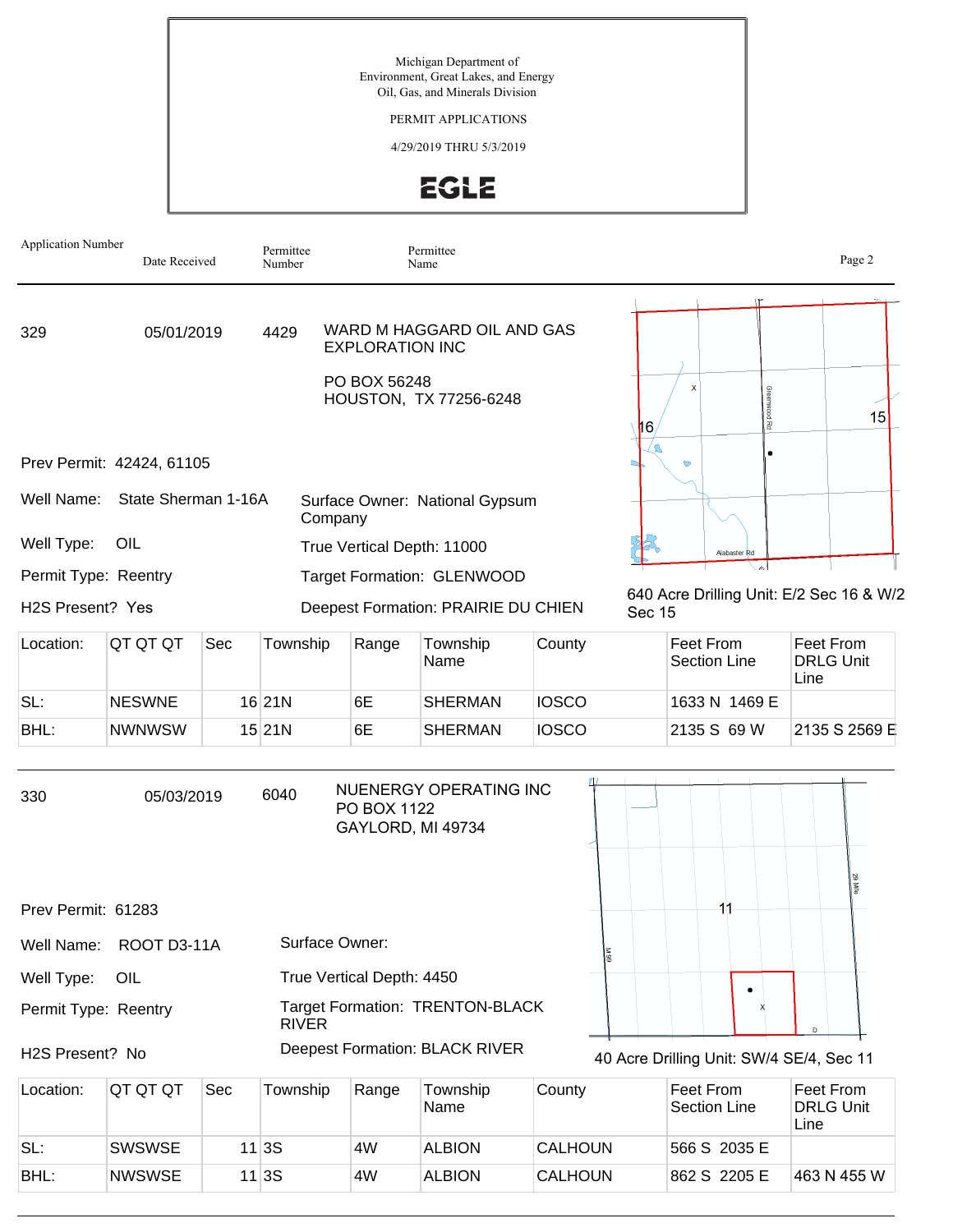|                                  |                                 |                     |                                                        | Michigan Department of  | Environmental, Great Lakes, and Energy<br>Oil, Gas and Minerals Division |                                                  |                                          |                                       |
|----------------------------------|---------------------------------|---------------------|--------------------------------------------------------|-------------------------|--------------------------------------------------------------------------|--------------------------------------------------|------------------------------------------|---------------------------------------|
|                                  |                                 |                     |                                                        | PERMIT LIST             |                                                                          |                                                  |                                          |                                       |
|                                  |                                 |                     |                                                        | 4/29/2019 THRU 5/3/2019 |                                                                          |                                                  |                                          |                                       |
|                                  |                                 |                     |                                                        | <b>EGLE</b>             |                                                                          |                                                  |                                          |                                       |
| Permit Number                    | <b>Issue Date</b>               | Permittee<br>Number |                                                        | Permittee<br>Name       |                                                                          |                                                  | Page 1                                   |                                       |
| 61404                            | 5/1/2019                        | 6418                | <b>OPERATIONS LTD</b><br>P O BOX 8C                    | W B OSBORN OIL AND GAS  |                                                                          |                                                  | 24th                                     |                                       |
|                                  |                                 |                     |                                                        | SAN ANTONIO, TX 78217   |                                                                          |                                                  |                                          |                                       |
|                                  | API Well No: 21-085-62000-00-00 |                     |                                                        |                         |                                                                          |                                                  |                                          |                                       |
| Prev Permit:<br>Well Name:       | <b>BURRICK 1-23</b>             |                     | Surface Owner: Dennis J. and<br>Patricia A. Burrick    |                         |                                                                          |                                                  | $2\overline{3}$                          |                                       |
|                                  |                                 |                     | True Vertical Depth: 3000FT                            |                         |                                                                          |                                                  | Cedar                                    |                                       |
| Well Type:<br>Permit Type: Drill | Oil Well                        |                     | <b>Target Formation: TRAVERSE</b><br><b>LIMESTONE</b>  |                         |                                                                          |                                                  |                                          |                                       |
| H2S Present? No                  |                                 |                     | <b>Deepest Formation:</b><br><b>TRAVERSE LIMESTONE</b> |                         |                                                                          | 32nd<br>40 Acre Drilling Unit: SW/4 NE/4, Sec 23 |                                          |                                       |
| Location:                        | QT QT QT                        | Sec                 | Township                                               | Range                   | Township<br>Name                                                         | County                                           | Feet From<br><b>Section Line</b>         | Feet From<br><b>DRLG Unit</b><br>Line |
| SL:                              | <b>NESWNE</b>                   |                     | 23 18N                                                 | <b>12W</b>              | <b>CHERRY</b><br><b>VALLEY</b>                                           | <b>LAKE</b>                                      | 1830 N 1670 E                            |                                       |
| BHL:                             | <b>NESWNE</b>                   |                     | 23 18N                                                 | <b>12W</b>              | <b>CHERRY</b><br>VALLEY                                                  | <b>LAKE</b>                                      | 1830 N 1670 E                            | 504 N 330 E                           |
| 61405                            | 5/2/2019                        | 5320                | <b>SAVOY ENERGY LP</b><br>PO BOX 1560                  |                         | 920 HASTINGS STREET, SUITE A<br>TRAVERSE CITY, MI49685-1560              |                                                  |                                          |                                       |
|                                  | API Well No: 21-157-62002-00-00 |                     |                                                        |                         |                                                                          |                                                  |                                          |                                       |
| Prev Permit:                     |                                 |                     |                                                        |                         |                                                                          |                                                  | <b>T14NR09E</b><br>18                    |                                       |
|                                  | Well Name: ABKE 1-18            |                     | Kathleen                                               |                         | Surface Owner: Abke, Lynn and                                            |                                                  |                                          |                                       |
| Well Type:                       | Oil Well                        |                     | True Vertical Depth: 3250FT                            |                         |                                                                          |                                                  |                                          |                                       |
| Permit Type: Drill               |                                 |                     | <b>Target Formation: DUNDEE</b>                        |                         |                                                                          |                                                  |                                          |                                       |
| H2S Present? No                  |                                 |                     | <b>Deepest Formation: LUCAS</b>                        |                         |                                                                          |                                                  | 40 Acre Drilling Unit: SE/4 SE/4, Sec 18 |                                       |
| Location:                        | QT QT QT                        | Sec                 | Township                                               | Range                   | Township<br>Name                                                         | County                                           | Feet From<br><b>Section Line</b>         | Feet From<br><b>DRLG Unit</b><br>Line |
| SL:                              | <b>NWSESE</b>                   |                     | 18 14N                                                 | 9E                      | <b>COLUMBIA</b>                                                          | <b>TUSCOLA</b>                                   | 995 S 991 E                              |                                       |
| BHL:                             | <b>NWSESE</b>                   |                     | 18 14N                                                 | 9E                      | <b>COLUMBIA</b>                                                          | <b>TUSCOLA</b>                                   | 995 S 991 E                              | 331 N 331 W                           |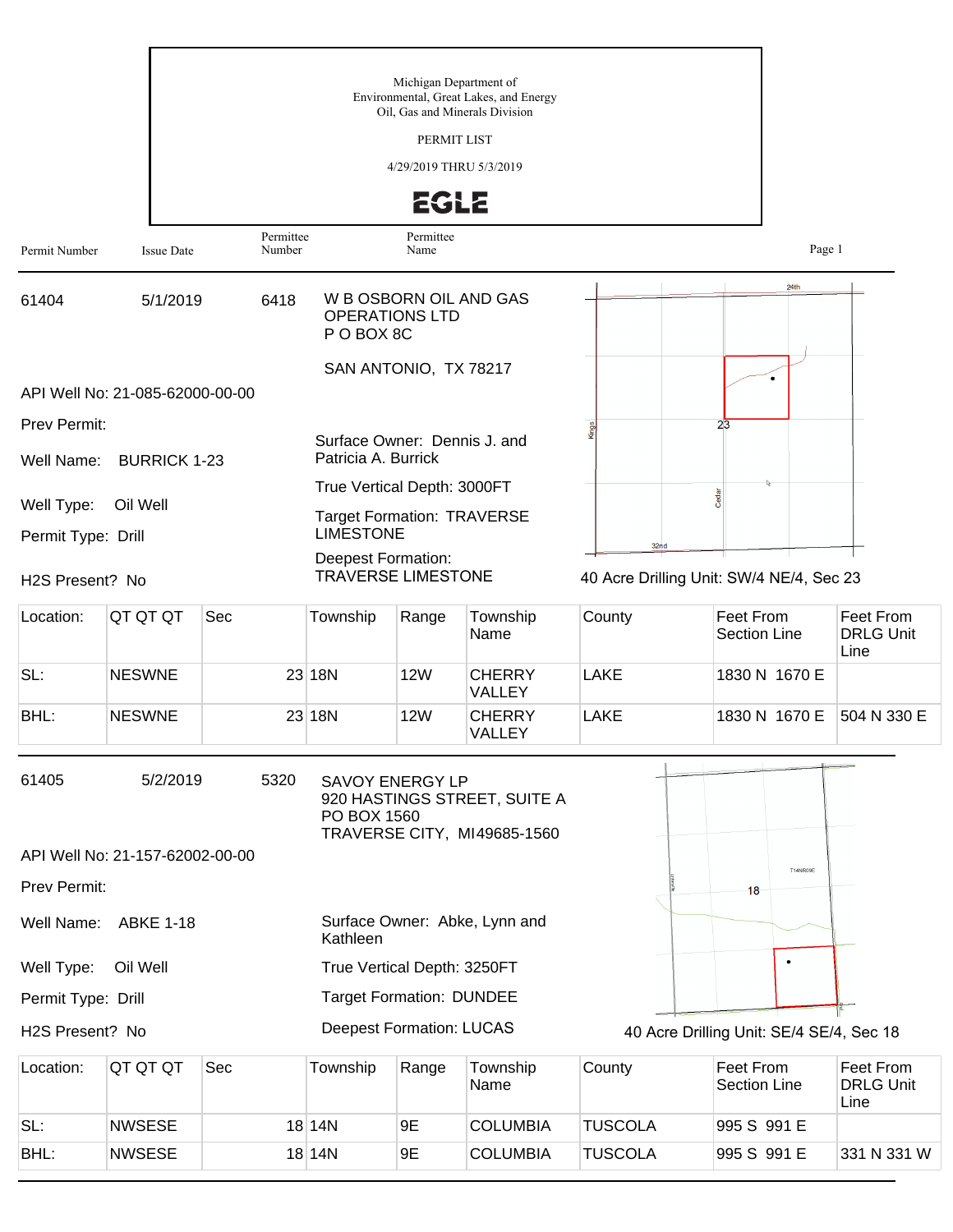|                    |                                 |                     |                                    | Michigan Department of  | Environmental, Great Lakes, and Energy<br>Oil, Gas and Minerals Division |                    |                                           |                                       |
|--------------------|---------------------------------|---------------------|------------------------------------|-------------------------|--------------------------------------------------------------------------|--------------------|-------------------------------------------|---------------------------------------|
|                    |                                 |                     |                                    | PERMIT LIST             |                                                                          |                    |                                           |                                       |
|                    |                                 |                     |                                    | 4/29/2019 THRU 5/3/2019 |                                                                          |                    |                                           |                                       |
|                    |                                 |                     |                                    | <b>EGLE</b>             |                                                                          |                    |                                           |                                       |
| Permit Number      | <b>Issue Date</b>               | Permittee<br>Number |                                    | Permittee<br>Name       |                                                                          |                    | Page 2                                    |                                       |
| 61406              | 5/2/2019                        | 5320                | PO BOX 1560                        | <b>SAVOY ENERGY LP</b>  | 920 HASTINGS STREET, SUITE A<br>TRAVERSE CITY, MI49685-1560              |                    |                                           |                                       |
|                    | API Well No: 21-025-62008-00-00 |                     |                                    |                         |                                                                          |                    |                                           |                                       |
| Prev Permit:       |                                 |                     |                                    |                         |                                                                          |                    | 19                                        |                                       |
| Well Name:         | <b>MOTZ 1-19</b>                |                     |                                    |                         | Surface Owner: Motz, Betty J.                                            |                    |                                           |                                       |
| Well Type:         | Oil Well                        |                     | True Vertical Depth: 4000FT        |                         |                                                                          |                    |                                           |                                       |
| Permit Type: Drill |                                 |                     | <b>RIVER</b>                       |                         | <b>Target Formation: TRENTON-BLACK</b>                                   | ٠                  |                                           |                                       |
| H2S Present? No    |                                 |                     | <b>CHIEN</b>                       |                         | Deepest Formation: PRAIRIE DU                                            |                    | 40 Acre Drilling Unit: SW/4 SW/4, Sec 19  |                                       |
|                    |                                 |                     |                                    |                         |                                                                          |                    |                                           |                                       |
| Location:          | QT QT QT                        | Sec                 | Township                           | Range                   | Township<br>Name                                                         | County             | Feet From<br><b>Section Line</b>          | Feet From<br><b>DRLG Unit</b><br>Line |
| SL:                | <b>NWSWSW</b>                   |                     | 19 4S                              | 7W                      | <b>BURLINGTON CALHOUN</b>                                                |                    | 750 S 430 W                               |                                       |
| BHL:               | <b>NWSWSW</b>                   |                     | 19 4S                              | 7W                      | <b>BURLINGTON CALHOUN</b>                                                |                    | 750 S 430 W                               | 579 N 430 W                           |
| 61407              | 5/3/2019                        | 4267                | P.O BOX 8907                       |                         | MICHIGAN GEOSEARCH INC                                                   |                    | $\bullet$                                 |                                       |
|                    | API Well No: 21-147-62000-00-00 |                     |                                    | RENO, NV 89507          |                                                                          |                    |                                           |                                       |
| Prev Permit: NA    |                                 |                     |                                    |                         |                                                                          |                    |                                           |                                       |
| Well Name:         | Bishop 1-24                     |                     |                                    |                         | Surface Owner: Beatrice Bishop                                           |                    |                                           |                                       |
| Well Type:         | Oil Well                        |                     | True Vertical Depth: 3700FT        |                         |                                                                          |                    |                                           |                                       |
| Permit Type: Drill |                                 |                     | <b>Target Formation: NIAGARAN</b>  |                         |                                                                          |                    |                                           |                                       |
| H2S Present? No    |                                 |                     | <b>Deepest Formation: NIAGARAN</b> |                         |                                                                          |                    | 160 Acre R303 Drilling Unit: NE/4, Sec 24 |                                       |
| Location:          | QT QT QT                        | Sec                 | Township                           | Range                   | Township<br>Name                                                         | County             | Feet From<br><b>Section Line</b>          | Feet From<br><b>DRLG Unit</b><br>Line |
| SL:                | <b>SWNENE</b>                   |                     | 24 6N                              | 14E                     | <b>RILEY</b>                                                             | <b>SAINT CLAIR</b> | 1066 N 1007 E                             |                                       |
| BHL:               | <b>SWNENE</b>                   |                     | 24 6N                              | 14E                     | <b>RILEY</b>                                                             | <b>SAINT CLAIR</b> | 1066 N 1007 E                             | 1066 N 1007<br>E                      |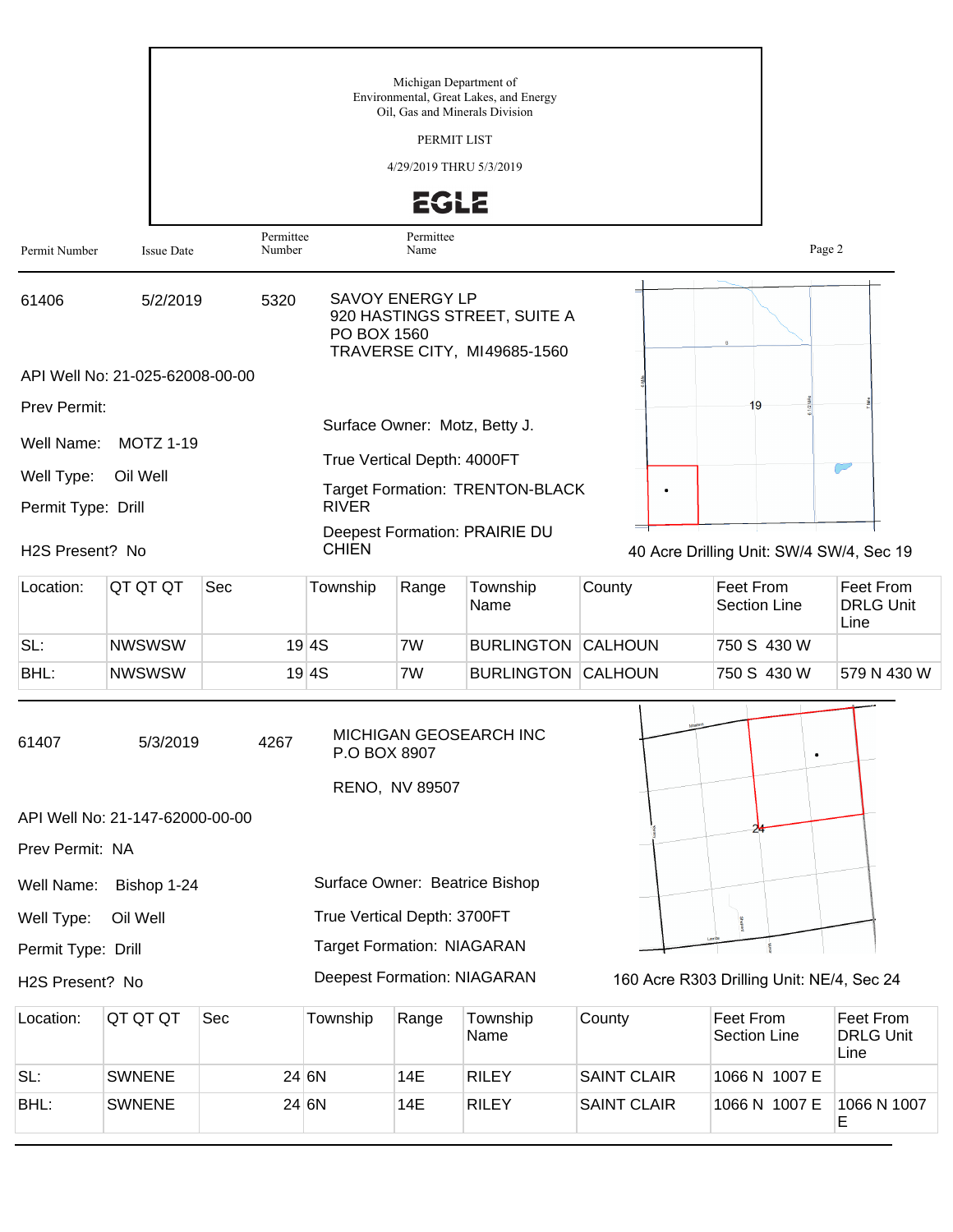Updated Permits

4/29/2019 THRU 5/3/2019



Permit Number Permittee Number Permittee<br>Name Name Page 1

### **PLUGGING INSTRUCTIONS ISSUED:**

47399 25 DELTA OIL CO INC

> 125 WINDSOR DR STE 101 OAK BROOK, IL 60523

> > API Well Number: 21-119-47399-00-00

Well Name: MONTMORENCY B3-32 SWD

Plug Inst. Issue Date: 4/29/2019

| Location         | <b>IOTOTOT</b> | 'Sec | l Township | Range | Township Name      | County              | <b>Feet From Section</b><br>Line | <b>Feet From DRLG</b><br>Unit |
|------------------|----------------|------|------------|-------|--------------------|---------------------|----------------------------------|-------------------------------|
| $\mathsf{ISL}$ : | <b>INWSWNE</b> |      | 32 32N     | ТF    | <b>MONTMORENCY</b> | <b>IMONTMORENCY</b> | 887 S 269 W                      |                               |

Comment: App. to P&A expires 3/31/20.

45472 6371

BREITBURN OPERATING LIMITED PARTNERSHIP 1111 BAGBY STREET, SUITE 1600

HOUSTON, TX 77002

API Well Number: 21-137-45472-00-00

Well Name: DAUGHTERS OF FRIEL 10-11 True Vertical Depth: 1999

Plug Inst. Issue Date: 4/25/2019

| Location | <b>IOT OT OT</b> | <b>Sec Township</b> | Range | Township Name | Countv         | Feet From Section<br>Line | <b>IFeet From DRLG</b><br>Unit |
|----------|------------------|---------------------|-------|---------------|----------------|---------------------------|--------------------------------|
| ISL:     | <b>SENESW</b>    | 1130N               | 3W    | <b>BAGLEY</b> | <b>IOTSEGO</b> | 680 N 296 E               |                                |
| BHL:     | <b>NENWSE</b>    | 1130N               | 3W    | <b>BAGLEY</b> | <b>IOTSEGO</b> | 669 S 917 W               | 1651 N 403 E                   |

Comment: App. to P&A expires 3/31/20.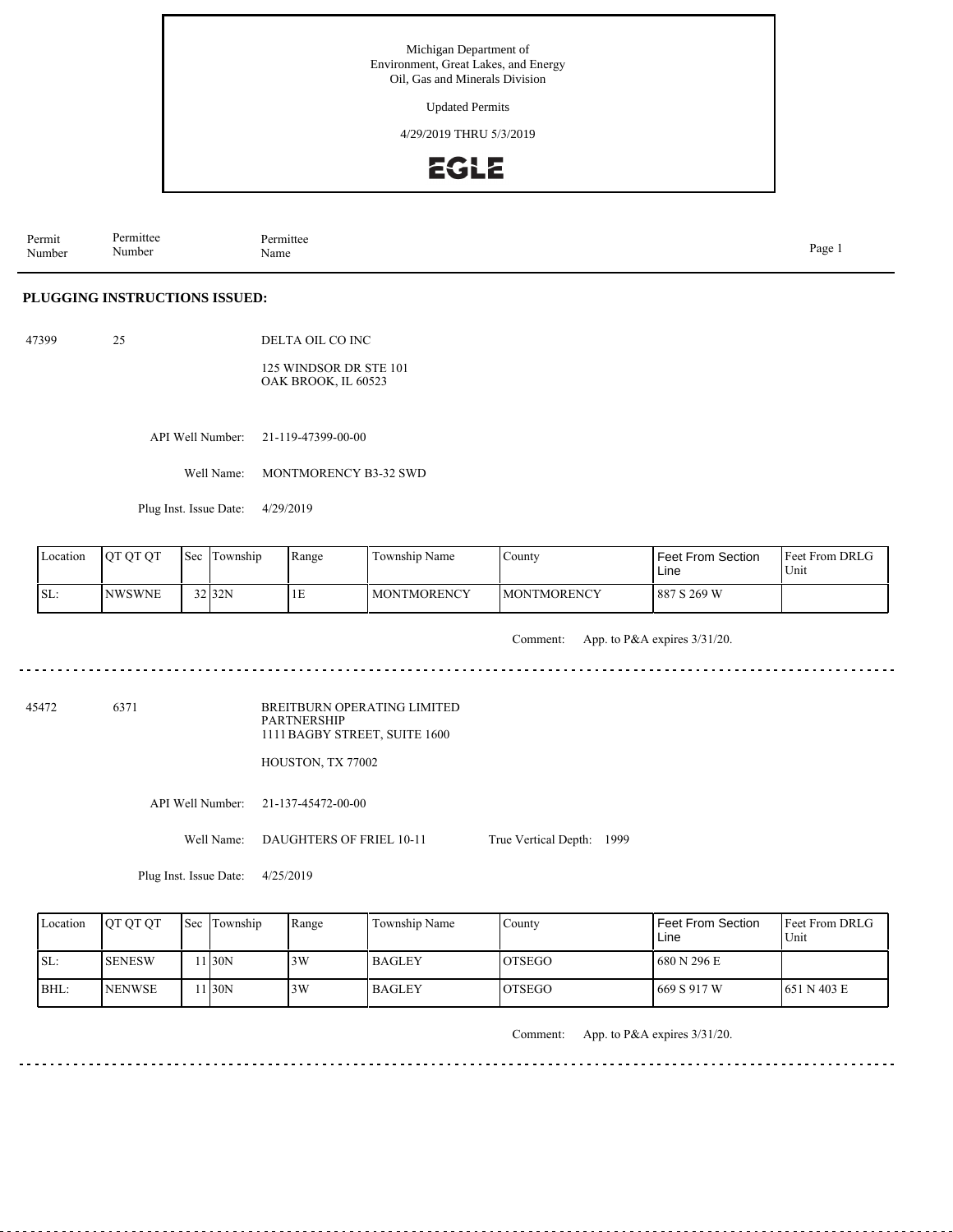Updated Permits

4/29/2019 THRU 5/3/2019



| Permit<br>Number | Permittee<br>Number    | Permittee<br>Name                                                                          | Page 2 |
|------------------|------------------------|--------------------------------------------------------------------------------------------|--------|
| 23057            | 5303                   | KLINGLER AUTOMATIC<br><b>INDUSTRIES INC</b><br>837 DeGurse Avenue<br>Marine City, MI 48039 |        |
|                  | API Well Number:       | 21-147-23057-00-00                                                                         |        |
|                  | Well Name:             | <b>BRENNER 1-3</b>                                                                         |        |
|                  | Plug Inst. Issue Date: | 4/30/2019                                                                                  |        |

| Location | <b>IOT OT OT</b> | $\mathsf{I}\mathsf{Sec}$ | Township | Range | Township Name    | County              | <b>Feet From Section</b><br>Line | Feet From DRLG<br>Unit |
|----------|------------------|--------------------------|----------|-------|------------------|---------------------|----------------------------------|------------------------|
| ISL:     | <b>CNSESE</b>    |                          | 3 I 3 N  | 16E   | l cottrell ville | <b>ISAINT CLAIR</b> | 660 S 660 E                      | 1660 S 660 E           |

Comment: App. to P&A expires 12/31/19.

28935 4939

RAYBURN OIL CO INC PO BOX 287

STERLING, MI 48659

API Well Number: 21-147-28935-00-00

Well Name: MELDRUM HEIRS 1

Plug Inst. Issue Date: 4/29/2019

. . . . . . . . . . . . . . . . . .

| Location | <b>OT OT OT</b> | <b>Sec Township</b> | Range | Township Name     | $\sqrt{\text{0}}$   | Feet From Section<br>Line | <b>Feet From DRLG</b><br>Unit |
|----------|-----------------|---------------------|-------|-------------------|---------------------|---------------------------|-------------------------------|
| SL:      | <b>INWNESW</b>  | $25$ $AN$           | 16E   | <b>EAST CHINA</b> | <b>ISAINT CLAIR</b> | 355 N 990 E               | 355 N 990 E                   |

Comment: App. to P&A expires 4/29/20.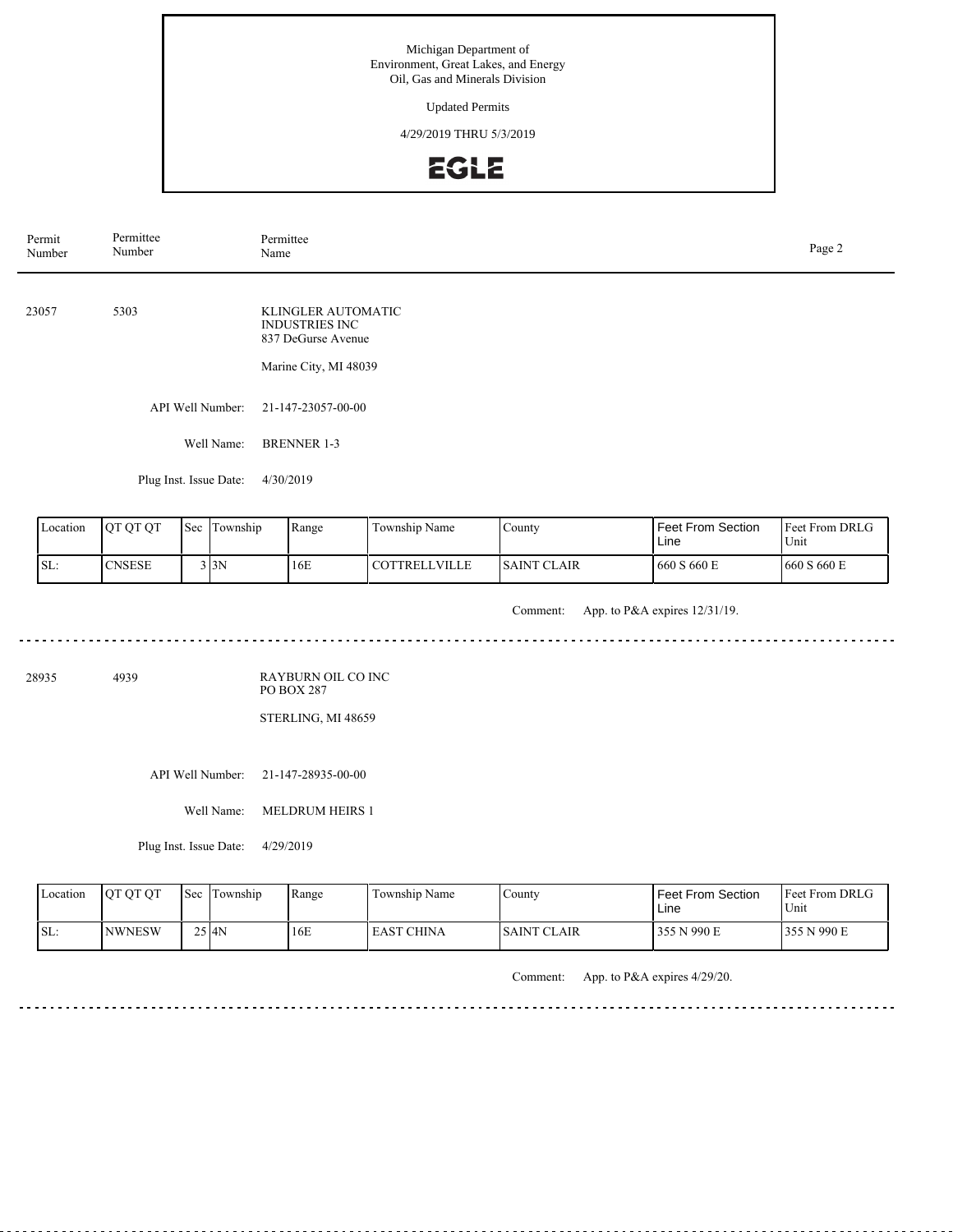Updated Permits

4/29/2019 THRU 5/3/2019

# EGLE

| Permit<br>Number | Permittee<br>Number    | Permittee<br>Name                              |                           |  |  |  |  |  |  |
|------------------|------------------------|------------------------------------------------|---------------------------|--|--|--|--|--|--|
| 60708            | 6435                   | DEEP RIVER ENERGY LLC                          |                           |  |  |  |  |  |  |
|                  |                        | 314 S. NINTH, SUITE 2<br>SAINT CLAIR, MI 48079 |                           |  |  |  |  |  |  |
|                  |                        |                                                |                           |  |  |  |  |  |  |
|                  | API Well Number:       | 21-147-60329-01-00                             |                           |  |  |  |  |  |  |
|                  | Well Name:             | DEEP BLU 1-2 HD1 BDW                           | True Vertical Depth: 5261 |  |  |  |  |  |  |
|                  | Plug Inst. Issue Date: | 4/29/2019                                      |                           |  |  |  |  |  |  |
|                  |                        |                                                |                           |  |  |  |  |  |  |

| Location | <b>OT OT OT</b> | Sec Township | Range | Township Name  | County              | <b>Feet From Section</b><br>Line | <b>IFeet From DRLG</b><br>Unit |
|----------|-----------------|--------------|-------|----------------|---------------------|----------------------------------|--------------------------------|
| ISL:     | <b>ISWSWSE</b>  | 2 6N         | 16E   | <b>KIMBALL</b> | <b>ISAINT CLAIR</b> | 105 S 2082 E                     |                                |
| BHL:     | <b>ISWNESW</b>  | 2 I6N        | 16E   | <b>KIMBALL</b> | <b>ISAINT CLAIR</b> | 1347 S 1432 W                    |                                |

Comment: App. to P&A expires 9/30/19.

 $- - - - - - -$ 

 $\sim$   $\sim$ 

 $- - -$ 

## **RECORD OF WELL PLUGGING:**

61390 4267

MICHIGAN GEOSEARCH INC P.O BOX 8907 RENO, NV 89507

API Well Number: 21-025-33789-02-00

Well Name: CHRISTOPHEL 2-19

Plugging Date:  $1/23/2019$ 

| Location | <b>IOT OT OT</b> |                 | <b>Sec</b> Township | Range | Township Name | County         | Feet From Section<br>Line | Feet From DRLG<br>Unit |
|----------|------------------|-----------------|---------------------|-------|---------------|----------------|---------------------------|------------------------|
| ISL:     | <b>SESENE</b>    | 19              | 1S                  | 6W    | CONVIS        | <b>CALHOUN</b> | 2003 N 282 E              |                        |
| BHL:     | <b>ISWSENE</b>   | 19 <sub>1</sub> | 1S                  | 6W    | <b>CONVIS</b> | <b>CALHOUN</b> | 1996 N 672 E              | 644 S 672 E            |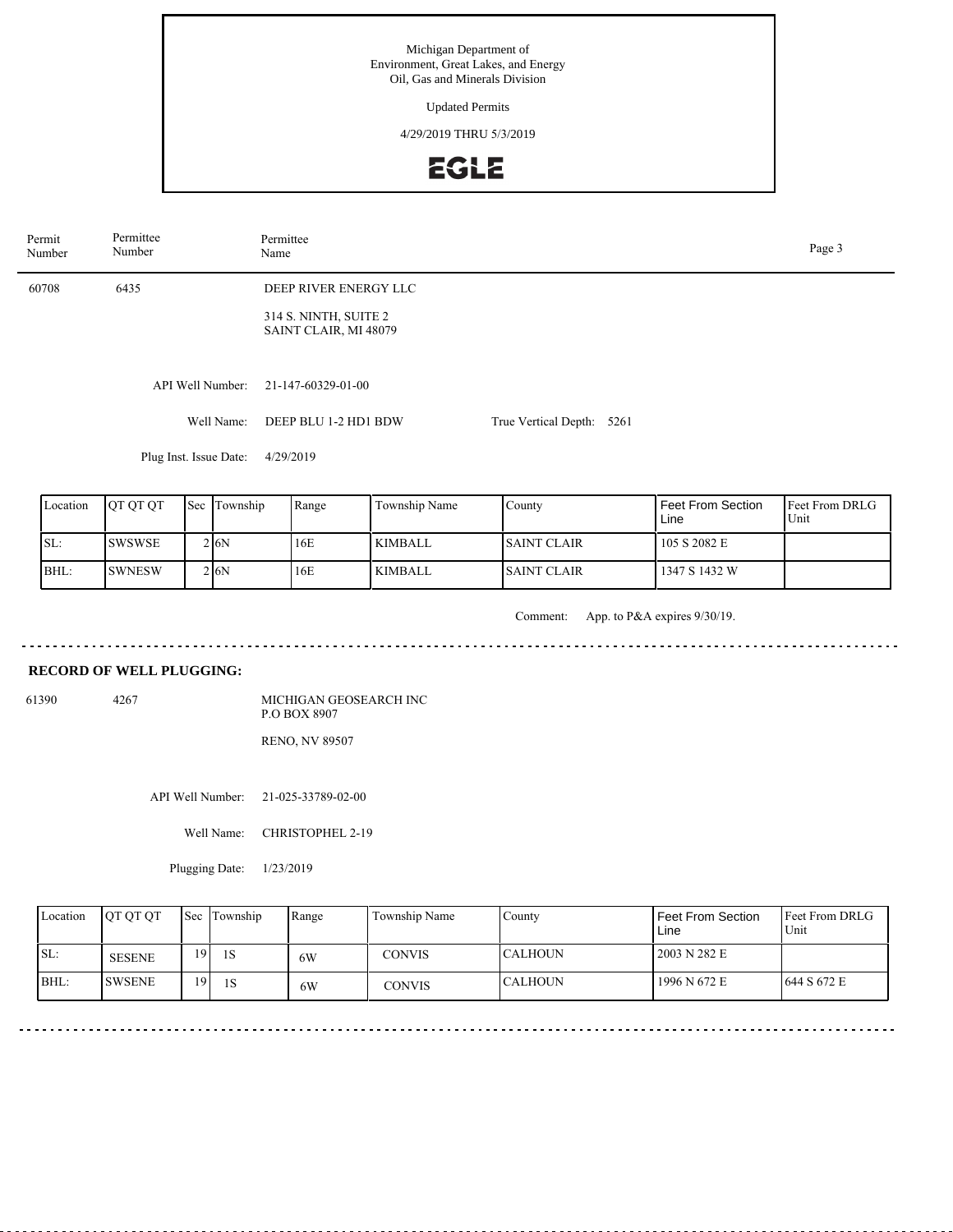Updated Permits

4/29/2019 THRU 5/3/2019

# EGLE

| Permit<br>Number | Permittee<br>Number | Permittee<br>Name                                                                      | Page 4 |
|------------------|---------------------|----------------------------------------------------------------------------------------|--------|
| 18215            | 40                  | MUSKEGON DEVELOPMENT<br><b>COMPANY</b><br>1425 S MISSION RD<br>MOUNT PLEASANT, MI48858 |        |
|                  | API Well Number:    | 21-035-18215-00-00                                                                     |        |
|                  | Well Name:          | STAFFORD, JAMES D ET AL 1                                                              |        |
|                  | Plugging Date:      | 2/13/2019                                                                              |        |

| Location | IOT OT OT | 'Sec | l Township | Range | Township Name   | County                                    | <b>Feet From Section</b><br>Line | <b>Feet From DRLG</b><br>Unit |
|----------|-----------|------|------------|-------|-----------------|-------------------------------------------|----------------------------------|-------------------------------|
| SL:      | N2NWSE    |      | 10 I20N    | 3W    | <b>FRANKLIN</b> | $\mathbf{C}^{\mathbf{T}}$<br><b>CLARE</b> | 330 N 660 W                      | 1330 N 660 W                  |

28658 5095

OMIMEX ENERGY INC

7950 JOHN T. WHITE ROAD FT WORTH, TX 76120

API Well Number: 21-065-28658-00-00

Well Name: BYRUM, MYRTLE ET AL 3

Plugging Date: 12/5/2018

| Location | <b>OT OT OT</b> | <b>Sec</b> | <b>Township</b> | Range | Township Name   | County | Feet From Section<br>Line | <b>Feet From DRLG</b><br>Unit |
|----------|-----------------|------------|-----------------|-------|-----------------|--------|---------------------------|-------------------------------|
| ISL:     | INENWSW         |            | 11N             | 2W    | <b>ONONDAGA</b> | INGHAM | 330 N 990 W               | 330 N 990 W                   |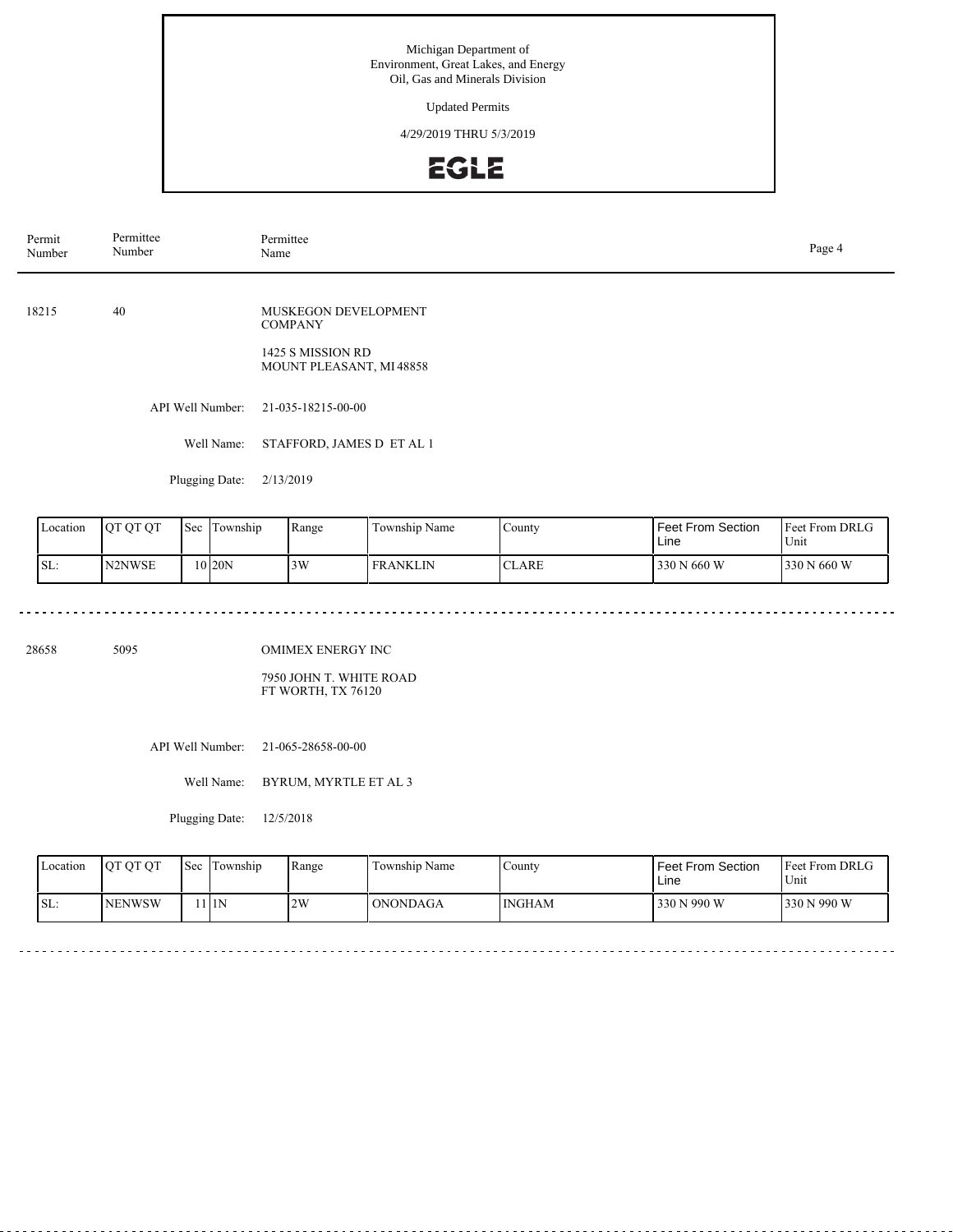Updated Permits

4/29/2019 THRU 5/3/2019



| Permit<br>Number            |               | Permittee<br>Number |     |                  | Permittee<br>Name                                                         |               |        |                                  |                        |  |
|-----------------------------|---------------|---------------------|-----|------------------|---------------------------------------------------------------------------|---------------|--------|----------------------------------|------------------------|--|
|                             | 5095<br>29269 |                     |     |                  | <b>OMIMEX ENERGY INC</b><br>7950 JOHN T. WHITE ROAD<br>FT WORTH, TX 76120 |               |        |                                  |                        |  |
|                             |               |                     |     | API Well Number: | 21-065-29269-00-00                                                        |               |        |                                  |                        |  |
|                             |               |                     |     | Well Name:       | ONONDAGA 10 UNIT WIW 3                                                    |               |        |                                  |                        |  |
| Plugging Date:<br>1/22/2019 |               |                     |     |                  |                                                                           |               |        |                                  |                        |  |
|                             | Location      | QT QT QT            | Sec | Township         | Range                                                                     | Township Name | County | <b>Feet From Section</b><br>Line | Feet From DRLG<br>Unit |  |

| Location | <b>IOT OT OT</b> | Sec | . .<br>Township | Range | $\sim$<br>Township Name | $\sim$<br>County | Feet From Section<br>Line | <b>Feet From DRLG</b><br>Unit |
|----------|------------------|-----|-----------------|-------|-------------------------|------------------|---------------------------|-------------------------------|
| ISL:     | <b>E2SESW</b>    |     | 3 I 1 N         | 2W    | <b>ONONDAGA</b>         | <b>INGHAM</b>    | 660 S 240 E               | 1660 S 2400 W                 |

41151 4745

BELDEN AND BLAKE CORP DBA WARD LAKE ENERGY

685 EAST M-32 SUITE 201 GAYLORD, MI 49735

API Well Number: 21-137-41151-00-00

Well Name: TOWNSEND 4-21

Plugging Date: 4/30/2019

| Location | <b>OT OT OT</b> | <b>Sec</b> | l Township         | Range | Township Name   | County        | Feet From Section<br>∟ine | <b>Feet From DRLG</b><br>Unit |
|----------|-----------------|------------|--------------------|-------|-----------------|---------------|---------------------------|-------------------------------|
| SL:      | <b>ISESENW</b>  |            | 21 <sub>30</sub> N | 1W    | <b>CHARLTON</b> | <b>OTSEGO</b> | 385 S 330 E               | 385 S 330 E                   |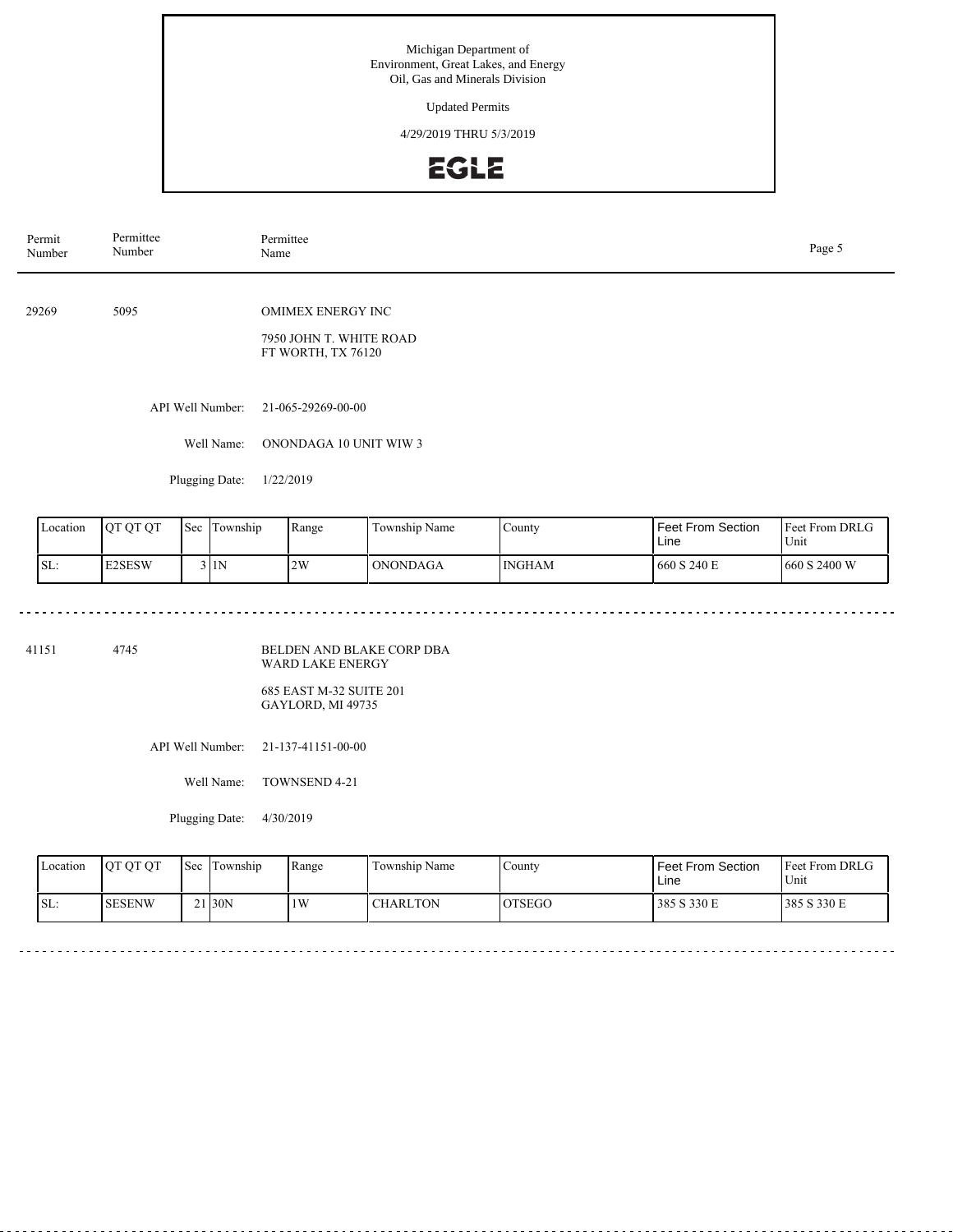Updated Permits

4/29/2019 THRU 5/3/2019



| Permit<br>Number               | Permittee<br>Number      |  |                  | Permittee<br>Name                                                                                    |                 |               |                                  |                        |  |
|--------------------------------|--------------------------|--|------------------|------------------------------------------------------------------------------------------------------|-----------------|---------------|----------------------------------|------------------------|--|
| 41152                          | 4745                     |  |                  | BELDEN AND BLAKE CORP DBA<br><b>WARD LAKE ENERGY</b><br>685 EAST M-32 SUITE 201<br>GAYLORD, MI 49735 |                 |               |                                  |                        |  |
|                                |                          |  | API Well Number: | 21-137-41152-00-00                                                                                   |                 |               |                                  |                        |  |
|                                |                          |  | Well Name:       | MILBOCKER 2-21                                                                                       |                 |               |                                  |                        |  |
|                                |                          |  | Plugging Date:   | 4/26/2019                                                                                            |                 |               |                                  |                        |  |
| Location                       | QT QT QT<br>Sec Township |  |                  | Range                                                                                                | Township Name   | County        | <b>Feet From Section</b><br>Line | Feet From DRLG<br>Unit |  |
| 21 30N<br>SL:<br><b>SENWNW</b> |                          |  |                  | 1W                                                                                                   | <b>CHARLTON</b> | <b>OTSEGO</b> | 978 N 992 W                      | 330 S 330 E            |  |

43017 4745

BELDEN AND BLAKE CORP DBA WARD LAKE ENERGY

685 EAST M-32 SUITE 201 GAYLORD, MI 49735

API Well Number: 21-137-43017-00-00

Well Name: LONG A2-21

Plugging Date: 4/24/2019

| Location | <b>OT OT OT</b> | Sec | Township           | Range | Township Name | ∵ountv        | l Feet From Section<br>Line | <b>Feet From DRLG</b><br>Unit |
|----------|-----------------|-----|--------------------|-------|---------------|---------------|-----------------------------|-------------------------------|
| SL:      | <b>INWNENW</b>  |     | 21 <sub>30</sub> N | 1W    | CHARLTON      | <b>OTSEGO</b> | 335 N 991 E                 | 335 N 330 W                   |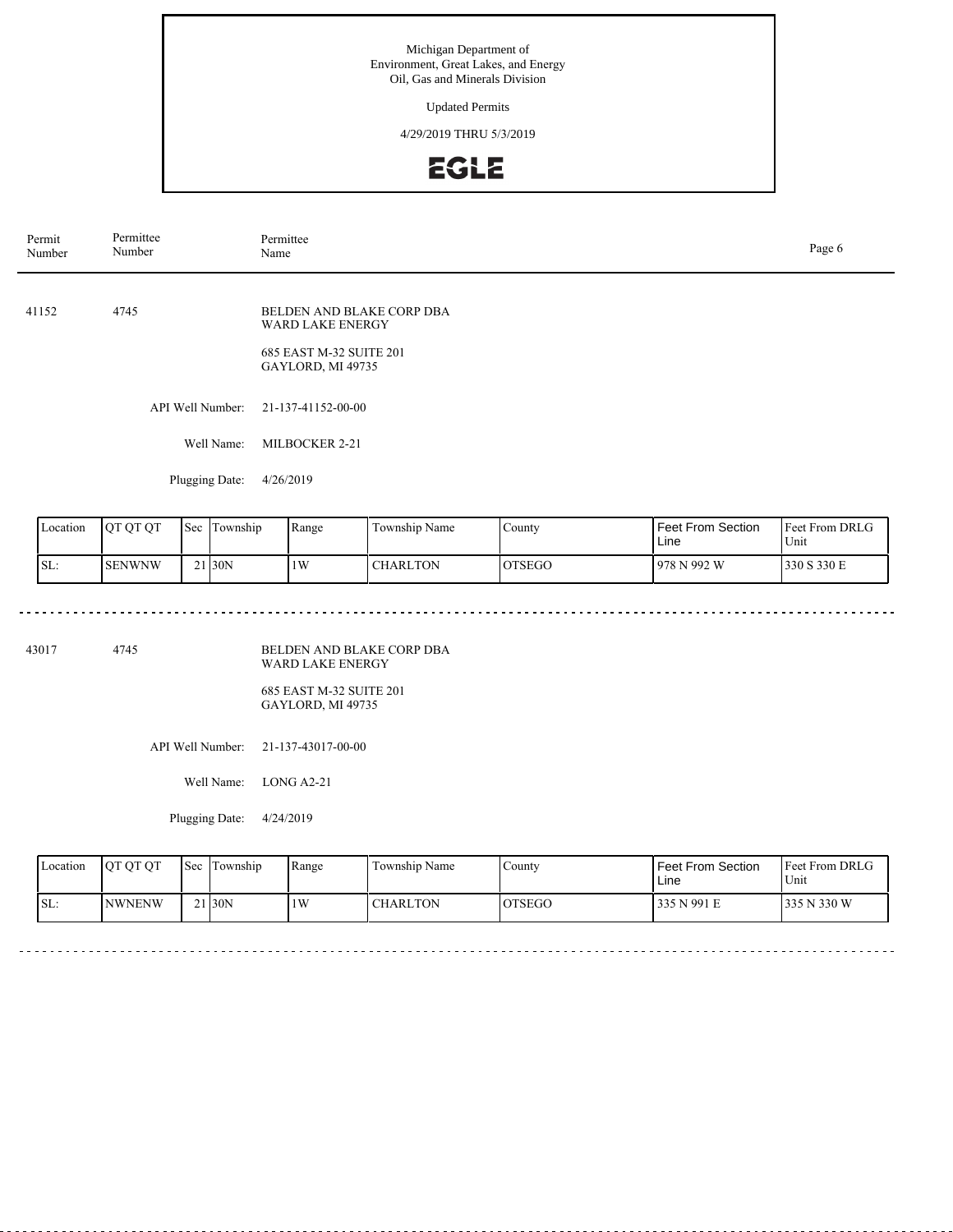Updated Permits

4/29/2019 THRU 5/3/2019



Permit Number Permittee Number

Name Page 7

<u>. . . . . . . . . . . . .</u>

. . . . .

### **APPLICATIONS TO CHANGE WELL STATUS:**

54696 5302

TIGER DEVELOPMENT LLC 12100 E SPINNAKER LANE SUTTONS BAY, MI 49682-9594

API Well Number: 21-079-54696-00-00

Permittee<br>Name

Well Name: STATE GARFIELD & TIGER 1-14

Approval Date: 4/29/2019

| Location | <b>IOT OT OT</b> | <b>Sec</b> Township | l Range | Township Name | County           | Feet From Section<br>Line | <b>Feet From DRLG</b><br>Unit |
|----------|------------------|---------------------|---------|---------------|------------------|---------------------------|-------------------------------|
| ISL:     | INWSESW          | 14 I 25 N           | 16W     | l GARFIELD.   | <b>IKALKASKA</b> | l 887 S 1446 W            |                               |
| BHL:     | <b>INESWNW</b>   | 14 I 25 N           | 16W     | l GARFIELD.   | <b>KALKASKA</b>  | 1365 N 1128 W             | 11365 N 1512 E                |

ACOWS for Miscellaneous

Proposed Rework: ACOWS to place well back on production for lease fuel for the State Garfield 3-14 and State Garfield and Tiger 4-14. No expiration date. Comment:

60003 5320

SAVOY ENERGY LP 920 HASTINGS STREET, SUITE A PO BOX 1560 TRAVERSE CITY, MI 49685-1560

API Well Number: 21-091-60003-00-00

Well Name: RUESINK 1-16

True Vertical Depth: 4045

True Vertical Depth: 11087

Approval Date: 5/2/2019

| Location | <b>OT OT OT</b> | <b>Sec Township</b> | Range | Township Name | County          | Feet From Section<br>Line | <b>Feet From DRLG</b><br>Unit |
|----------|-----------------|---------------------|-------|---------------|-----------------|---------------------------|-------------------------------|
| ISL:     | <b>NESENW</b>   | .6 6S               | 3E    | <b>ADRIAN</b> | <b>LENAWEE</b>  | 1401 N 2136 W             |                               |
| BHL:     | <b>SWNENW</b>   | .6 6S               | 3E    | <b>ADRIAN</b> | <b>ILENAWEE</b> | 1312 N 1857 W             | 1651 N 517 W                  |

ACOWS to Perforate and Test Current Formation

Proposed Rework: ACOWS to recomplete well higher in the Trenton Fmn. (existing fmn.), expires 5/2/20. Comment: